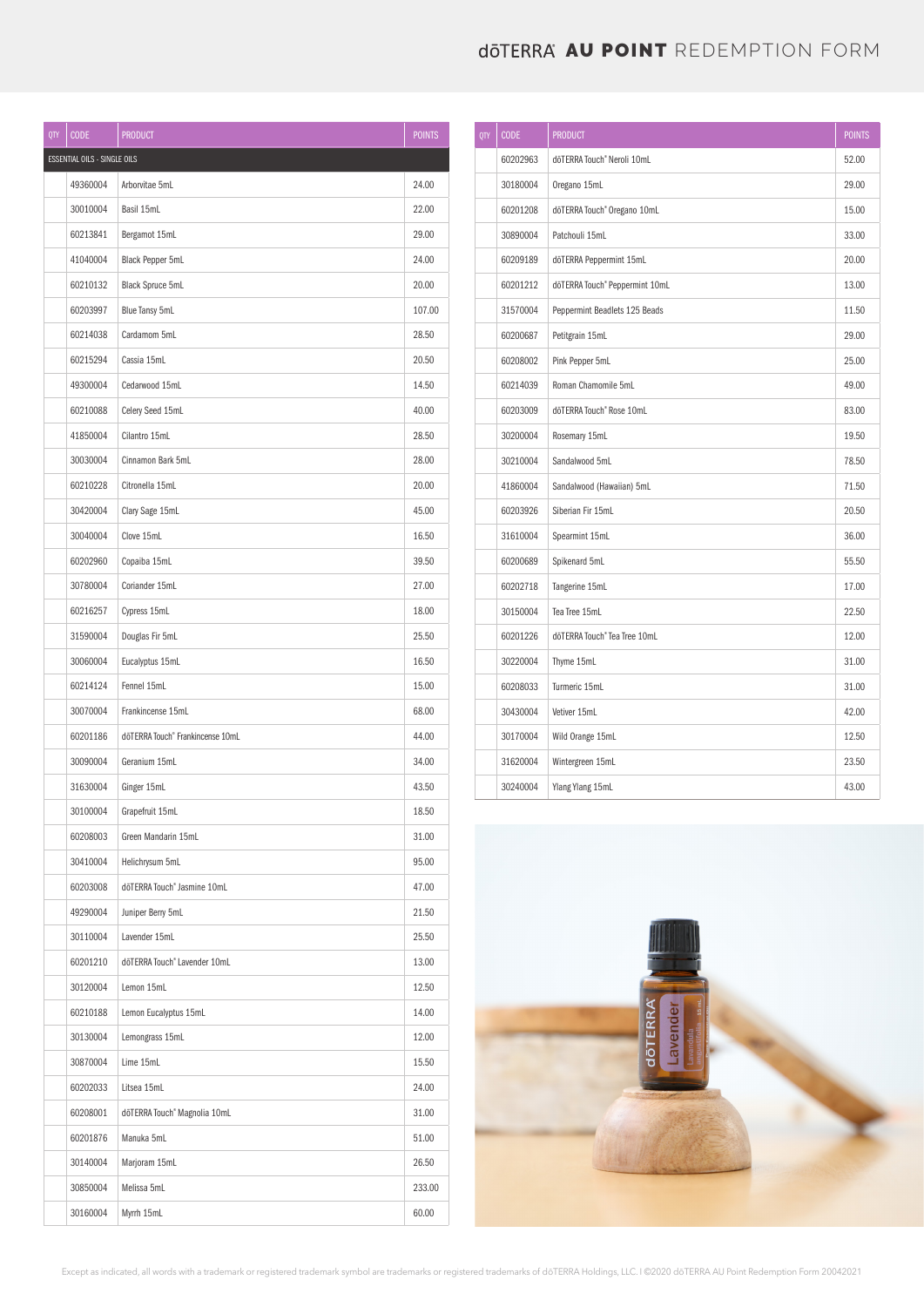## **doterra au point** Redemption form

| QTY | <b>CODE</b>             | <b>PRODUCT</b>                          | <b>POINTS</b> |
|-----|-------------------------|-----------------------------------------|---------------|
|     | ESSENTIAL OILS - BLENDS |                                         |               |
|     | 60210290                | dōTERRA Adaptiv <sup>™</sup> 15mL       | 42.00         |
|     | 60210229                | dōTERRA Adaptiv <sup>™</sup> Touch 10mL | 23.00         |
|     | 31200004                | AromaTouch <sup>®</sup> 15mL            | 29.00         |
|     | 31010004                | döTERRA Balance® 15mL                   | 24.50         |
|     | 60207882                | döTERRA Brave® 10mL                     | 23.00         |
|     | 60207884                | döTERRA Calmer® 10mL                    | 21.00         |
|     | 31720004                | döTERRA Cheer® 5mL                      | 28.00         |
|     | 60201197                | dōTERRA Touch® Cheer 10mL               | 18.00         |
|     | 31020004                | Citrus Bliss <sup>®</sup> 15mL          | 18.50         |
|     | 60201196                | ClaryCalm® Roll On 10mL                 | 28.00         |
|     | 60208807                | Clearify <sup>®</sup> 15mL              | 44.00         |
|     | 31730004                | dōTERRA Console™ 5mL                    | 37.50         |
|     | 60201198                | dōTERRA Touch® Console 10mL             | 27.00         |
|     | 31030004                | DigestZen <sup>™</sup> 15mL             | 33.00         |
|     | 60201229                | dōTERRA Touch® DigestZen™ 10mL          | 22.50         |
|     | 60200210                | Easy Air <sup>®</sup> 15mL              | 24.50         |
|     | 60201211                | dōTERRA Touch® Easy Air® 10mL           | 14.50         |
|     | 31040004                | Elevation <sup>™</sup> 15mL             | 45.00         |
|     | 31750004                | döTERRA Forgive® 5mL                    | 22.00         |
|     | 60201199                | dōTERRA Touch® Forgive 10mL             | 14.50         |
|     | 31050004                | Ice Blue" 5mL                           | 38.50         |
|     | 60201187                | dōTERRA Touch® Ice Blue® 10mL           | 47.00         |
|     | 60201384                | Ice Blue® Roll On 10mL                  | 61.00         |
|     | 60201380                | InTune® Roll On 10mL                    | 39.00         |
|     | 60200734                | Lavender Peace™ 15mL                    | 37.00         |
|     | 31740004                | dōTERRA Motivate™ 5mL                   | 28.00         |
|     | 60201200                | dōTERRA Touch® Motivate 10mL            | 17.00         |
|     | 60206735                | On Guard® 15mL                          | 37.00         |
|     | 60201209                | dōTERRA Touch® On Guard® 10mL           | 23.50         |
|     | 31760004                | dōTERRA Passion™ 5mL                    | 41.50         |
|     | 60201201                | dōTERRA Touch® Passion 10mL             | 28.00         |
|     | 60201385                | PastTense® Roll On 10mL                 | 21.50         |
|     | 31710004                | döTERRA Peace® 5mL                      | 31.50         |
|     | 60201203                | dōTERRA Touch® Peace 10mL               | 20.50         |
|     | 31060004                | döTERRA Purify® 15mL                    | 21.00         |
|     | 60207920                | döTERRA Rescuer <sup>®</sup> 10mL       | 17.00         |
|     | 60205351                | Salubelle® Roll On 10mL                 | 88.00         |
|     | 31370004                | Smart & Sassy® 15mL                     | 27.50         |
|     | 60207883                | döTERRA Steady® 10mL                    | 17.00         |
|     | 60207921                | döTERRA Stronger <sup>®</sup> 10mL      | 16.00         |
|     | 31700004                | TerraArmour™ 15mL                       | 10.50         |
|     | 31600004                | TerraArmour <sup>™</sup> Spray 30mL     | 21.75         |
|     | 60207922                | döTERRA Thinker® 10mL                   | 18.00         |



| 0TY | CODE     | <b>PRODUCT</b>                 | <b>POINTS</b> |
|-----|----------|--------------------------------|---------------|
|     | 60207985 | Yarrow   Pom 30mL              | 106.00        |
|     | 31460004 | Zendocrine <sup>®</sup> 15mL   | 27.50         |
|     | 60214491 | ZenGest™ Touch 10mL            | 22.50         |
|     | 31640004 | Fractionated Coconut Oil 115mL | 15.00         |

| ICF BLUF® |          |                                 |       |
|-----------|----------|---------------------------------|-------|
|           | 31050004 | Ice Blue <sup>®</sup> 5mL       | 38.50 |
|           | 60201187 | Ice Blue® Touch 10mL            | 47.00 |
|           | 60201384 | Ice Blue® Roll On 10mL          | 61.00 |
|           | 38900004 | Ice Blue Rub <sup>®</sup> 120mL | 29.00 |

| ON GUARD® |          |                                            |       |
|-----------|----------|--------------------------------------------|-------|
|           | 60206735 | On Guard <sup>®</sup> 15ml                 | 37.00 |
|           | 60201209 | On Guard®Touch 10mL                        | 23.50 |
|           | 31580004 | On Guard® Beadlets 125 Beads               | 19.50 |
|           | 34050004 | On Guard® Protecting Throat Drops 30 Lzngs | 17.50 |
|           | 38010004 | On Guard® Foaming Hand Wash 473mL          | 23.50 |
|           | 38140004 | On Guard® Cleaner Concentrate 355mL        | 14.50 |
|           | 60213771 | On Guard® Cleansing Toothpaste 125g        | 7.50  |
|           | 60207969 | On Guard® Mouthwash 473mL                  | 16.00 |
|           | 39020004 | On Guard® Laundry Detergent 947mL          | 31.00 |
|           | 60203996 | On Guard® Sanitising Mist 30mL             | 6.50  |

| <b>FASY AIR®</b> |          |                                |       |
|------------------|----------|--------------------------------|-------|
|                  | 60200210 | Easy Air <sup>®</sup> 15mL     | 24.50 |
|                  | 60201211 | dōTERRA Touch® Easy Air® 10mL  | 14.50 |
|                  | 35460004 | Easy Air® Clear Drops 30 Drops | 14.00 |
|                  | 60200486 | Easy Air® Vapour Stick 12.5g   | 9.50  |

Except as indicated, all words with a trademark or registered trademark symbol are trademarks or registered trademarks of dōTERRA Holdings, LLC. I ©2020 dōTERRA AU Point Redemption Form 20042021